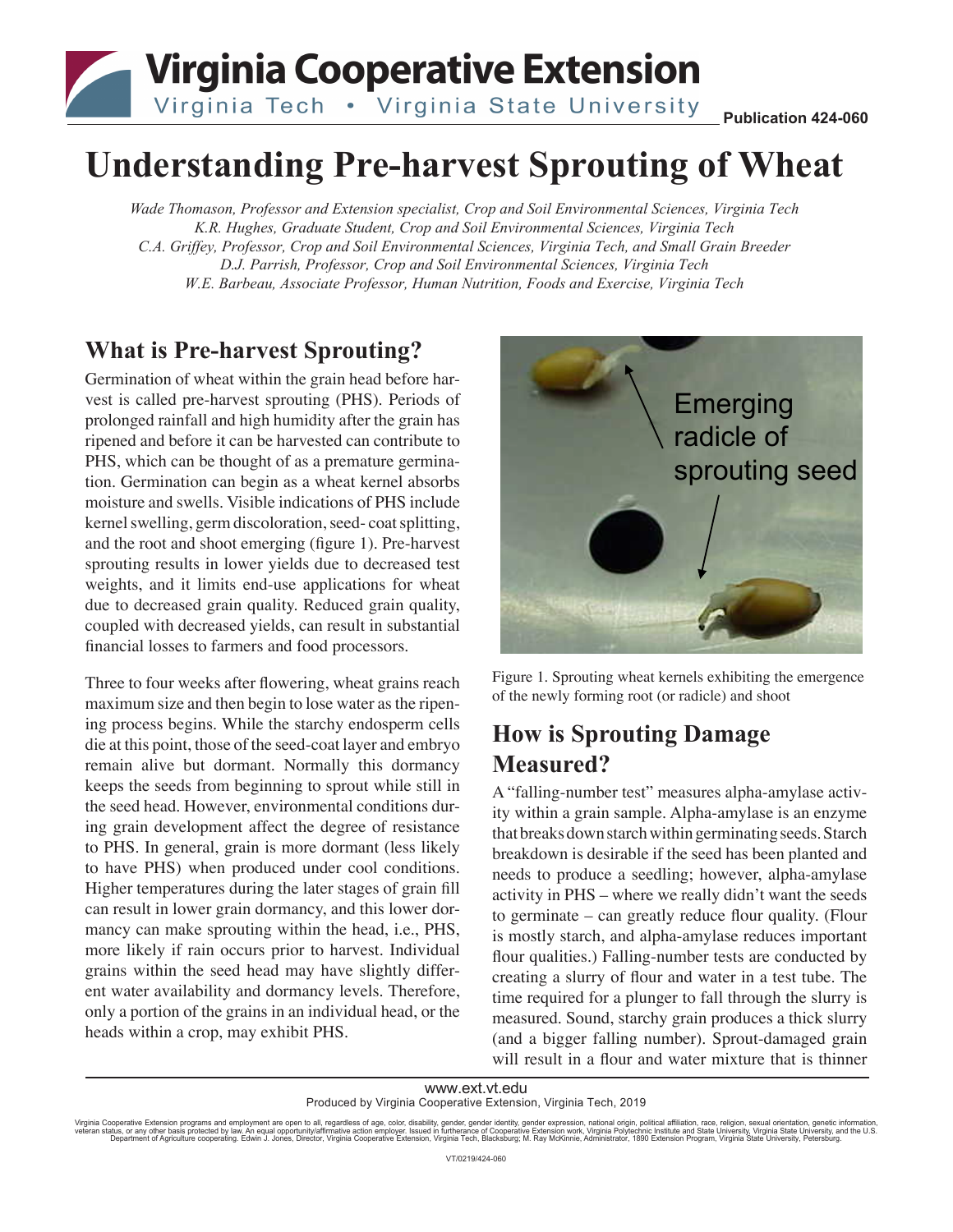or less viscous, because alpha-amylase has begun to break down the starch. The faster the plunger falls to the bottom of the test tube, the lower the viscosity of the mixture and the smaller the falling number. Lower falling numbers indicate there have been higher levels of alpha-amylase activity. Falling numbers, then, are an indirect but quite accurate measure of PHS.

In general, falling-number values less than 250 seconds to 300 seconds indicate flours that are of poor quality for milling and baking purposes. Flour from sproutdamaged wheat, i.e., wheat that has experienced PHS and that produces flour with lower falling numbers, can affect mixability, crumb strength, sliceablity, and loaf volume. Wheat that does not meet the minimum falling-number standard is unsuitable for milling and is usually sold to the livestock feed market. Since flourquality wheat generally receives a significant premium over feed wheat, low falling-number wheat represents a loss to the producer.

### **Pre-harvest Sprouting Susceptibility**

Resistance to PHS depends on factors influencing water uptake and drying rate of the grain, grain dormancy, and the remobilization of nutrients to support germination. These factors are controlled by a number of genes that strongly interact with environmental conditions. The level of grain dormancy at maturity is perhaps the biggest factor determining the differences in sprouting observed among different wheat lines.

#### **Pre-harvest Sprouting and Environment**

Environmental conditions both before and after seed maturity influence the rate of PHS. Before maturity, the effect of temperature on sprouting depends on the cultivar and water availability. Drier conditions generally produce seed with lower sprouting tendency. Cooler temperatures just prior to maturity also result in seed with higher dormancy and less sprouting, especially in combination with dry conditions (figure 2).

Cool, moist conditions after maturity lead to increased PHS. Also, the more wetting and drying cycles the seed experiences, the more likely it is to break dormancy and sprout in the head (figure 4). Water must penetrate the seed coat and move into the seed before it can germinate. Following multiple wetting and drying cycles, it becomes easier for more water to soak into the seed more quickly.



Figure 2. Wheat seed germination as influenced by moisture and temperature experienced during grain filling. Germination index estimates the rate of seed germination under controlled conditions with higher values associated with more seeds germinating earlier in the evaluation.

This type of "weathering" decreases grain test weight, which is another important component of wheat quality evaluation. The decrease in grain test weight is presumably due to the early germination processes that cause starchy materials in the seed to be metabolized (consumed) by the embryo whether it actually germinates or not. This loss of starch results in loss of kernel weight.

# **Pre-harvest Sprouting and Crop Morphology**

Morphological characteristics such as awn length, head angle, spike shape, and glume tenacity (figure 3) affect the amount of moisture that the grain head can absorb.

Wheat lines with heads that remain upright tend to shed more moisture than those that bend parallel with the ground or turn downward, resulting in less sprouting (table 1).



Figure 3. Morphology of the wheat plant including spike (head), glume, and awn.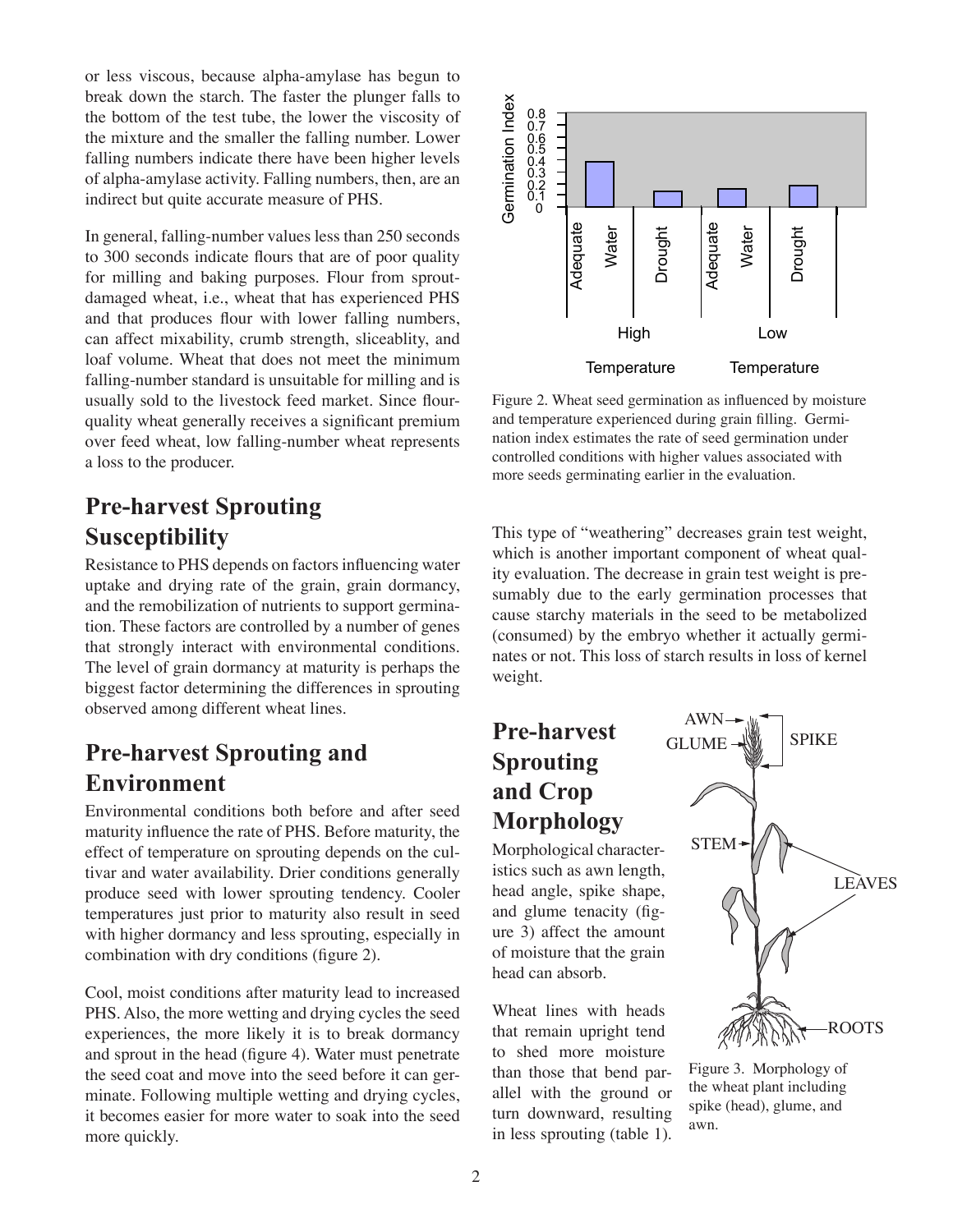

Adaped from King, Aust. *J.* Agric. Res., 1984, 35, 337-45

Figure 4. Effect of wetting and drying cycles on wheat seed water uptake.

"Glume tenacity" refers to how tightly the glume, or outer covering, of the grain holds to the seed during grain dry down. Lines with low glume tenacity tend to allow more moisture to contact seed. Awnless or shortawned lines also typically take up less moisture, making them less prone to PHS. These effects are secondary to genetic and environmental controls; however, it is possible to directly select for these traits and develop less susceptible PHS lines.

| <b>Head angle</b><br>(degrees) | <b>Heads with sprouting</b><br>(per 10 heads) |
|--------------------------------|-----------------------------------------------|
| 79.7                           | 9.5                                           |
| 82.3                           | 7.8                                           |
| 84 8                           | 60                                            |

Adapted from King, R.W., and P. von Wettstein-Knowles. 2000. Epiticular waxes and regulation of ear wetting and pre-harvest sprouting in barley and wheat. Euphytica 112:157–166.

Table 1. Effect of head angle deviation from 90° on sprouting after two hours of wetting

#### **Pre-harvest Sprouting and Seed-Coat Color**

Earlier studies have demonstrated that PHS is partially controlled by genetics. Lines with white seed-coat color are generally more susceptible to sprouting than those with red seed coats. Red and white refer to the color of the seed pericarp (seed coat), which is controlled by three independent genes (figure 5). Research supports

the conclusion that the genes that control PHS are associated with – or nearby on the chromosome to – the genes for seed-coat color, so that when breeders select for white seed coats, they are also indirectly selecting for lower inherent dormancy. All three separate genes for seed-coat color must be homozygous for white to produce wheat with a white seed coat. Red color is dominant to white, thus a single red gene results in some red color. The degree of red color is additive, meaning that wheat lines with three red genes produce the darkest red seed. Generally, dormancy is higher in



Figure 5. Variation in seed coat color among Virginia winter wheat lines.  $A =$  white seed coat,  $B =$  light red seed coat,  $C =$  medium red seed coat,  $D =$  dark red seed coat.